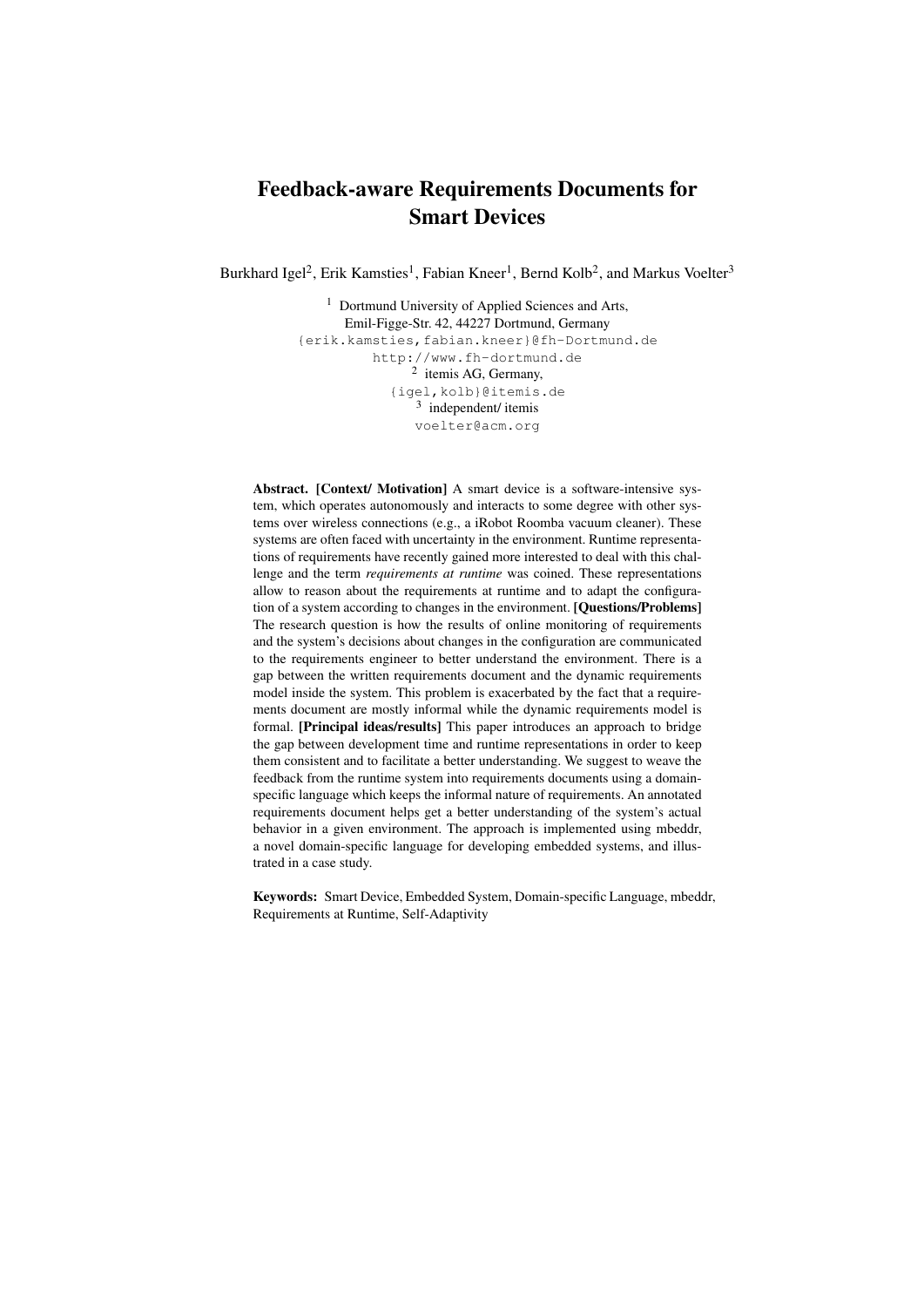## 1 Introduction

Runtime representations of requirements have received increased interest in the last years. Runtime representations are the basis for reflection on requirements, that is to understand, explain, and modify requirements at runtime, in order to deal with continuously changing environmental needs [1] – a significant challenge for today's softwareintensive systems.

We propose in this paper an approach for relating *runtime* representations of requirements with *development time* representations. The goal is to gain insights into how requirements evolve over time and how the system is actually used from the perspective of a requirements engineer. The focus is on resource-constrained embedded systems. For the development time representation, we use mbeddr<sup>4</sup>, a modular domain-specific extension to the programming language C. mbeddr is also capable of dealing with requirements, it stores the artifacts along with code and maintains traceability. That is, mbeddr provides an integrated view on requirements and implementation in C, which are maintained in the same formalism and same tool (see see Fig. 1). Requirements documents can be generated from mbeddr in the usual formats (e.g., HTML, PDF).



Fig. 1. Bridging the gap between development time and runtime artifacts

For the runtime representation, the system (application) itself is generated from the implementation in mbeddr (see Fig. 1). The system can be reconfigured using a configuration, in its simplest form the configuration is a set of parameters. In order to be able to run the sytem on an embedded hardware platform, some standard software is necessary which abstracts from hardware details (in an automotive project for instance, this is typically the AUTOSAR basic software). A requirements monitor is aware of the

<sup>4</sup> http://mbeddr.wordpress.com/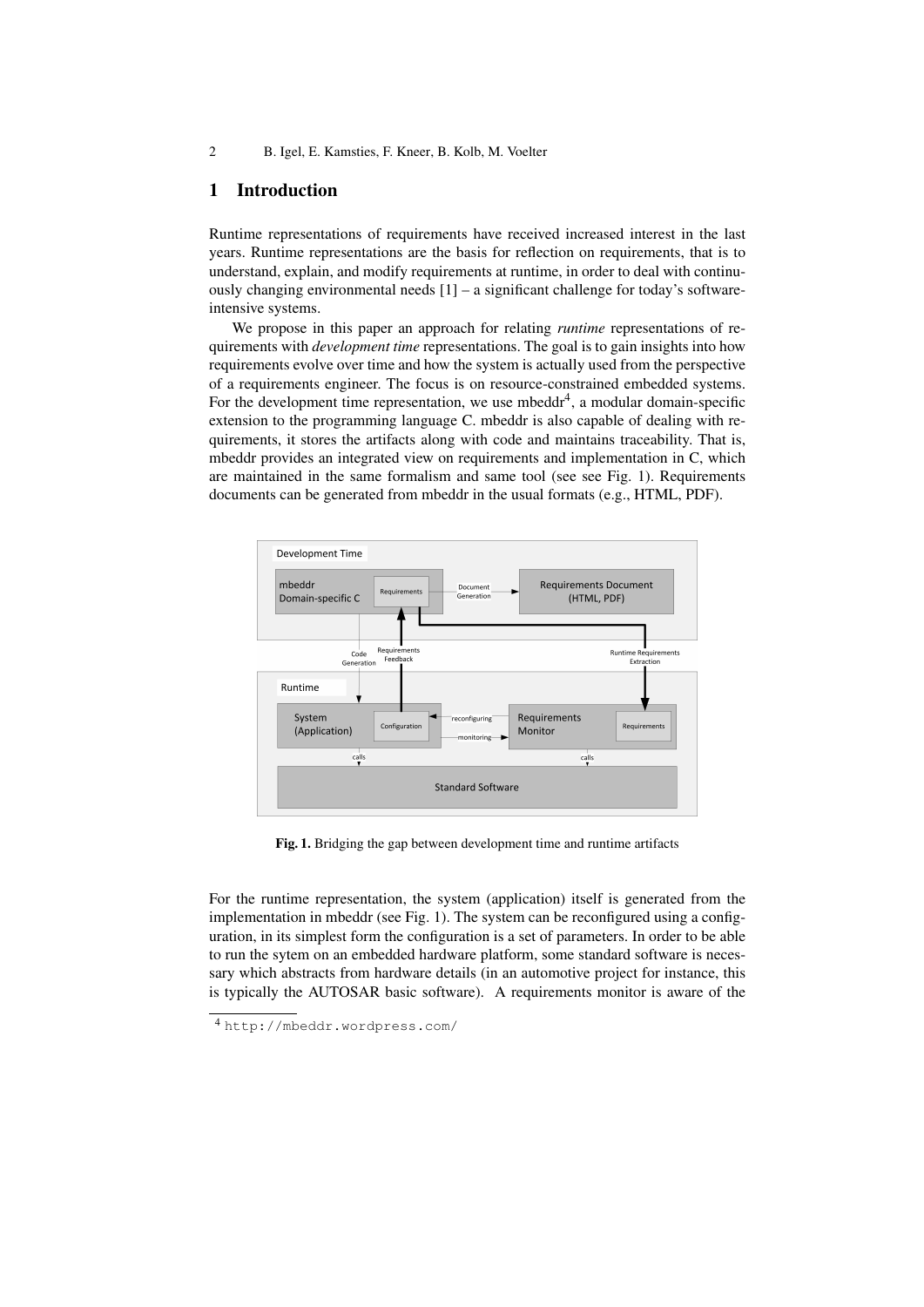requirements and implements an approach for runtime adaptivity, a goal-oriented approach in our case. The runtime requirements (i.e., the goal model) are extracted from the development time requirements expressed in mbeddr. If environmental changes results in an update of the configuration, then this feedback is weaved into the mbeddr requirements. These changes are highlighted during re-generation also in the PDF/HTML requirements document.

The contribution of this paper is a formal, tool supported link between the development time and runtime representations (bold arrows in Fig. 1). The benefit is two-fold. First, a requirements engineer better understands the adaptations of systems in the field. Second, a user can be better informed about the actual system behavior.

The remainder of this paper is organized as follows. Section 2 outlines the background of our research. Section 3 introduces mbeddr and explains how it is used as an development time representation for requirements (and of course for domain-specific code generation). Section 4 discusses the runtime representation of requirements and the missing link between the two representations. Our approach is illustrated using a detailed case study of a vacuum cleaner. Section 5 reviews the related work. Section 6 concludes with a summary and an overview on our future work.

## 2 Background

#### 2.1 Embedded Systems

The focus of our work is on smart systems, which are a subclass of embedded systems. Embedded systems impose heavy constraints on software. First of all, as these systems are mass-produced, the capabilities of the hardware are optimized to the purpose of the respective system. That is, the horsepower of the CPU and the memory size are limited. We often see 8-bit microcontrollers running at 16 MHz and offering 256 KB flash memory (e.g., in wireless sensor networks). Embedded Linux systems come with a 32-bit CPU which is clocked at 400 MHz and higher and ca. 512 MB of memory. Requirements about energy consumption prohibit more powerful hardware, since many embedded systems run on batteries. The programming language C is prevalent.

Smart systems in particular collaborate with each other, typically over wireless connections. For example, a warning about an iced bridge may be passed through a sequence of vehicles. The systems are only loosely coupled and a smart system must adapt its behavior to the current situation (e.g., when there are not enough networked cars available).

Many embedded systems act autonomously, that is they make decisions without a human in the loop. The software cannot be easily maintained or tuned to changing conditions manually. Therefore, there is a need for adaptivity especially in embedded systems. However, adaptivity conflicts with other design goals such real-time behavior, safety considerations, and the resource constraints mentioned above.

#### 2.2 Self-adaptive Systems

A self-adaptive system has the ability to dynamically and autonomously reconfigure its behavior to respond to changing environmental conditions [1]. We consider a selfadaptive system as consisting of four parts: a requirements model, the system, a monitor,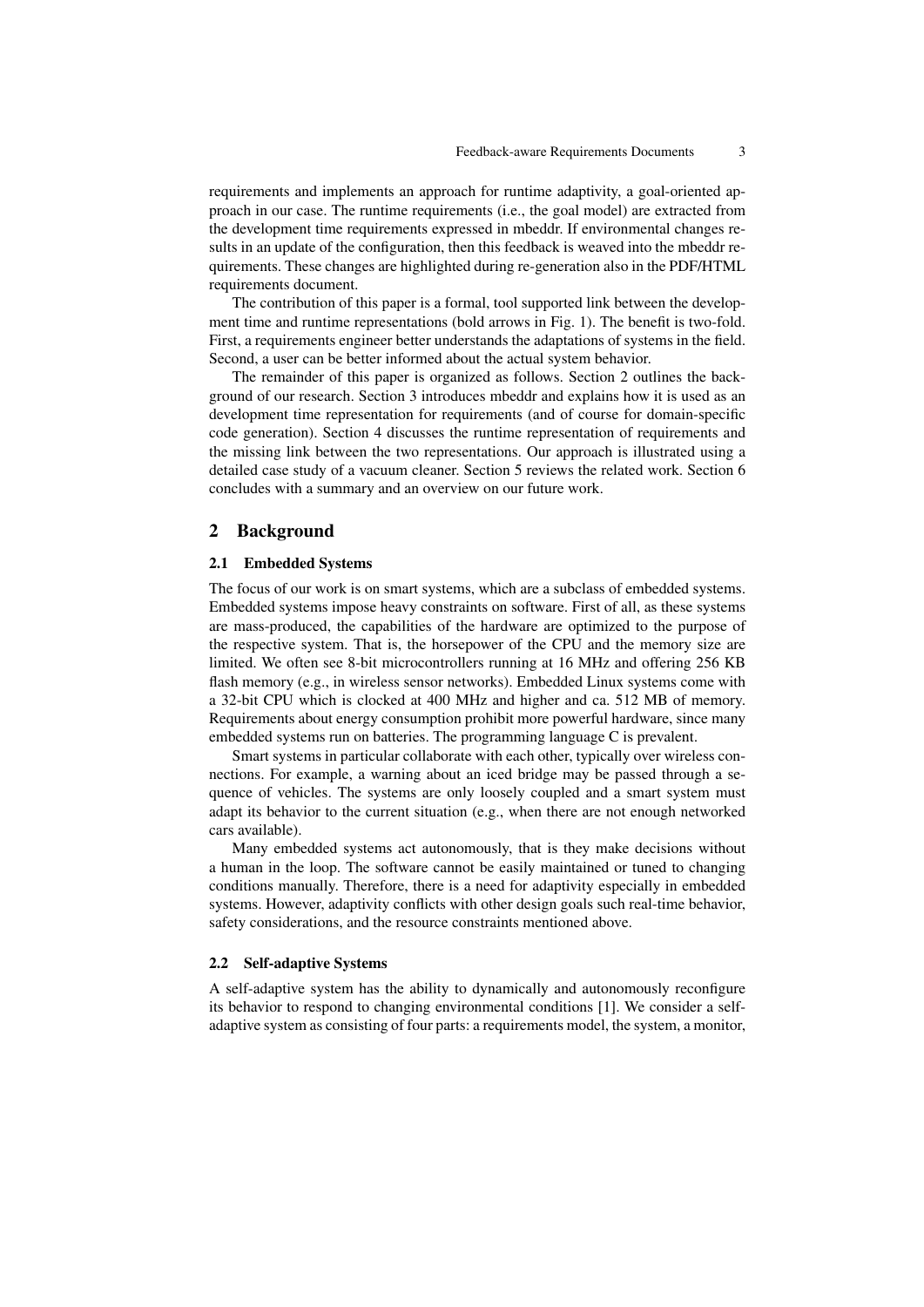| User<br>Extensions     |                                      | to be defined by users    |                                 |                                      |                           |                    |                        |                    |                                      |                                 |  |
|------------------------|--------------------------------------|---------------------------|---------------------------------|--------------------------------------|---------------------------|--------------------|------------------------|--------------------|--------------------------------------|---------------------------------|--|
| Default<br>Extensions  | Test<br>Support                      | Decision<br><b>Tables</b> |                                 |                                      |                           |                    |                        |                    | <b>Glossaries</b>                    | Use Cases &<br><b>Scenarios</b> |  |
|                        | Compo-<br>nents                      | Physical<br>Units         | <b>State</b><br><b>Machines</b> | <b>State Machine</b><br>Verification | Decision<br><b>Tables</b> | Contracts          |                        |                    |                                      |                                 |  |
| Core                   | C core                               |                           | Model<br>Checking               | <b>SMT</b><br>Solving                | Dataflow<br>Analysis      | Visual-<br>ization | PLE<br>Variability     | Documen-<br>tation | <b>Requirements &amp;</b><br>Tracing |                                 |  |
| Platform               | <b>JetBrains MPS</b>                 |                           |                                 |                                      |                           |                    |                        |                    |                                      |                                 |  |
| <b>Backend</b><br>Tool | C Compiler,<br>Debugger and Importer |                           | <b>NuSMV</b>                    | Yices                                | <b>CBMC</b>               | PlantUML           |                        |                    |                                      |                                 |  |
|                        | <b>Implementation Concern</b>        |                           |                                 | <b>Analysis Concern</b>              |                           |                    | <b>Process Concern</b> |                    |                                      |                                 |  |

Fig. 2. mbeddr rests on the MPS language workbench. Above it, the first language layer contains an extensible version of the C programming language plus special support for logging/error reporting and build system integration. On top of that, mbeddr comes with a set of C extensions (components, state machines, units) plus cross-cutting support for requirements, traceability, documentation, visualization and variability.

and an impact analyzer. See Fig. 4 for the relation between these parts. Note that (1) monitor, (2) requirements model, and (3) impact analyzer together form the requirements monitor shown Fig. 1 .

The requirements model is a machine-readable representation of the system's requirements, which is the basis for requirements reflection at runtime. Often, a goaloriented model is used for this purpose (see Related Work at Sec. 5).

The system implements the development time requirements. It is attached to the runtime requirements model using assertions. In the case of a goal-oriented requirements model, an assertion satisfies a soft goal. Assertions refer to parameters, which are monitored inside the system.

If an assertion fails, a requirement may be broken and the impact analyzer is invoked. The question is, which parts are affected and whether a change in the model is really necessary. Sometimes a change is postponed in order to keep an important goal satisfied. If a change is necessary, a new configuration is computed and the system switches eventually to that new configuration.

The next section describes our approach to the development time representation of requirements.

# 3 Development Time Representation using mbeddr

We selected mbeddr for the development time representation of requirements. mbeddr is an open source project supporting embedded software development based on incremental, modular domain-specific extension of C. It also supports languages, that address other aspects of software engineering such as requirements or documentation. Fig. 2 shows an overview, details are in [16] and [17].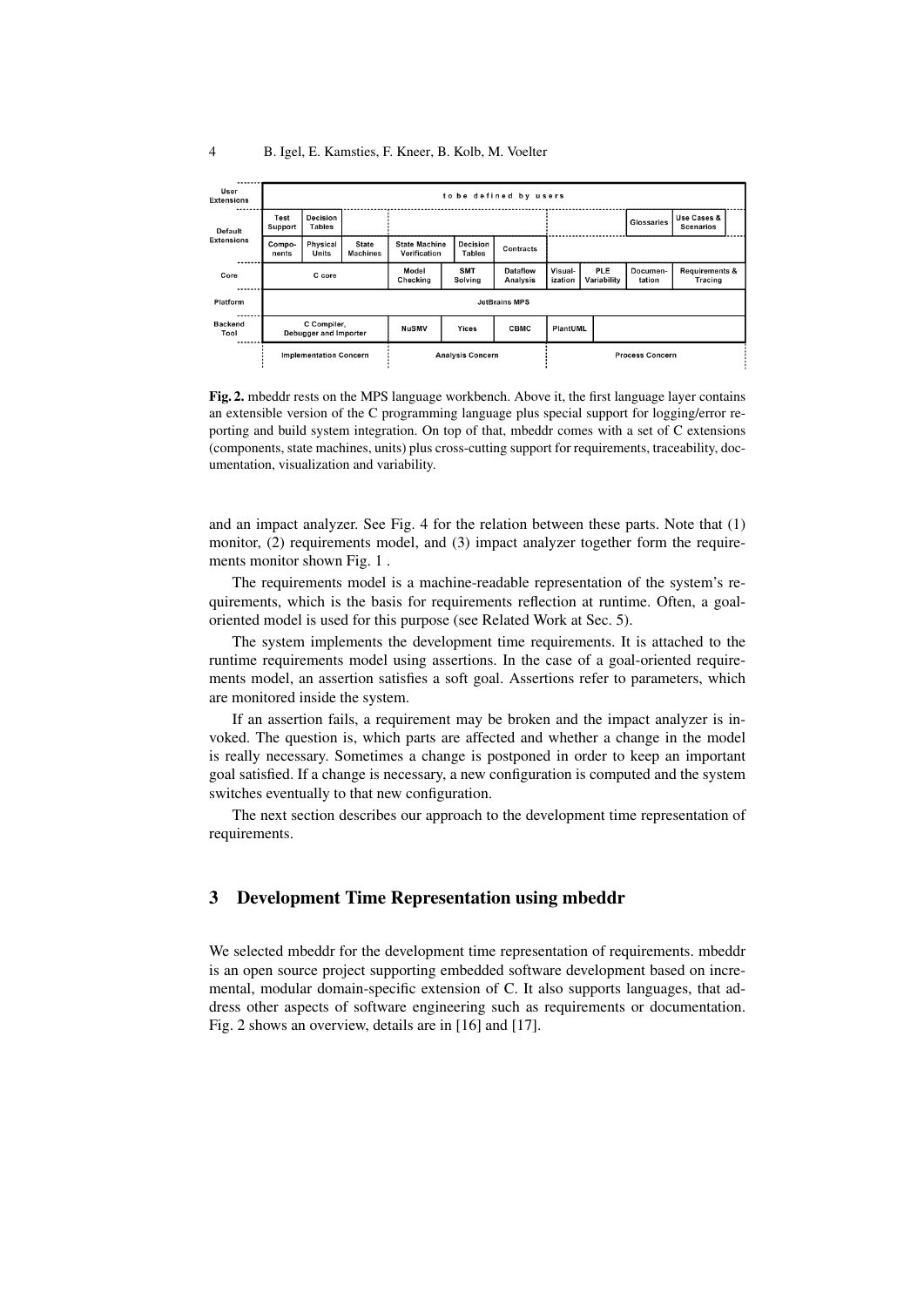#### 3.1 mbeddr Overview

mbeddr builds on the JetBrains MPS language workbench<sup>5</sup>, a tool that supports the definition, composition and use of general purpose or domain-specific languages. MPS uses a projectional editor, which means that, although a syntax may look textual, it is *not* represented as a sequence of characters which are transformed into an abstract syntax tree (AST) by a parser. Instead, a user's editing actions lead *directly* to changes in the AST. Projection rules render a concrete syntax from the AST. Consequently, MPS supports non-textual notations such as tables, and it also supports unconstrained language composition and extension – no parser ambiguities can ever result from combining languages (see [15] for details).

The next layer in mbeddr is an extensible implementation of the C programming language (version C99 - ISO/IEC 9899:1999) in MPS. On top of that, mbeddr ships with a library of reusable extensions relevant to embedded software. As a user writes a program, he can import language extensions from the library into his program. Major extensions include test cases, interfaces and components, state machines, decision tables and data types with physical units. For many of these extensions, mbeddr provides an integration with static verification tools (model checking state machines, verifying interface contracts or checking decision tables for consistency and completeness; see also [10]).

We selected mbeddr to represent requirements at development time because it is geared to the embedded domain, it allows for code generation for the abstractions in the domain (e.g., state machines), and because it supports three important aspects of software engineering: requirements engineering and tracing, product line variability and documentation. We discuss the requirements aspect in the following subsection.

#### 3.2 Requirements in mbeddr

mbeddr exploits language engineering to provide a powerful tool for embedded software engineering: the vast majority of problems is solved by providing domain-specific languages that express different aspects of the overall system. This is also true for requirements. Requirements are captured using an extensible language specific to the *requirements domain*. Like any other requirements management tool, the mbeddr requirements language primarily describes requirements with a short title, a unique ID and a prose description (see Fig. 3). However, it also supports a number of unique features, which we utilize in our approach:

- Extensibility: The mbeddr requirements language can be extended in any direction. That is, we are able to add e.g., goal-oriented modeling (see Sec. 2.2).
- The *right* degree of formality: Most industrial embedded systems are specified using a mixture of formal and informal/semi-formal representations of requirements. This observation imposes a challenge to our goal of requirements feedback: how to feed (formal<sup>6</sup> results from executing a system into the requirements if require-

<sup>5</sup> http://jetbrains.com/mps/

<sup>6</sup> We use the term *formal* here in the sense of *machine-readable* as it is usually done in modeldriven engineering.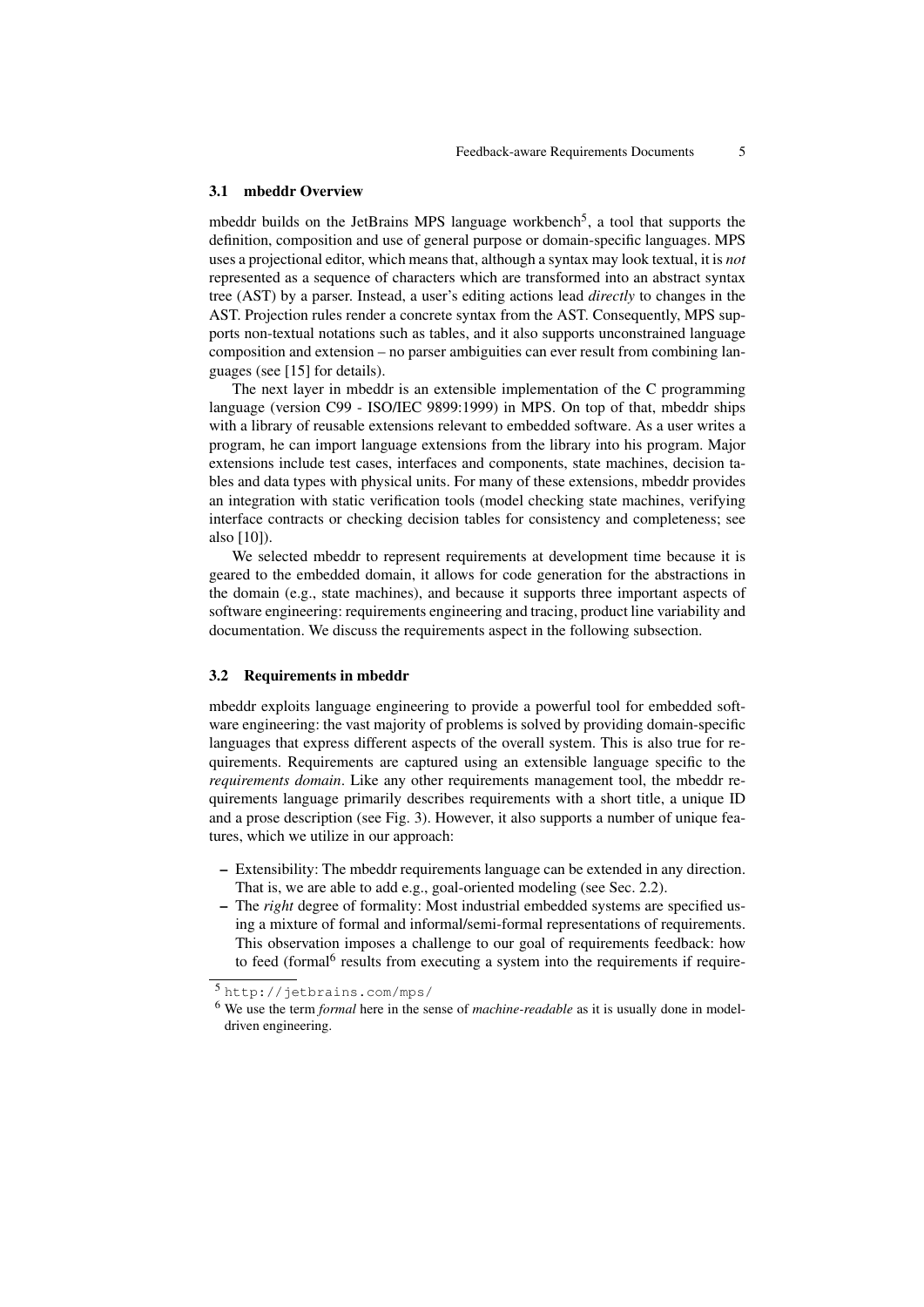ments are informal? mbeddr supports *partial formalization* by formal concepts that are introduced directly into informal requirements.

– Traceability and consistency: As requirements and code are maintained by mbeddr, traceability is supported between requirements and to other artifacts. If informal requirements are partially formalized (e.g., using parameters), mbeddr maintains consistency between requirements and code such that a change of a parameter in the code changes the value in the requirement and vice versa. We extend traceability in our approach towards runtime representation of requirements.

#### 3.3 Extension of mbeddr to deal with runtime requirements

We extended mbeddr to cover *parameters*, *optional requirements*, and *i\* goal models* to establish the missing link between development time and runtime requirements. These extensions are discussed below. As a running example throughout the paper, we use the vacuum cleaner case study, which was originally introduced in [2] and [1].

The use of parameters in functional requirements is a common technique for embedded systems e.g., to enforce adaptability regarding a technical environment, or particular customers. Parameters were added to the original mbeddr requirements language in a way so they can be embedded in the requirements prose description ([14] explains how to do this). Like variables in programs, parameters have a name, a type and an initial value. Fig. 3 shows an example, the Requirement RE3 is completely informal, except for a formal concept *parameter* called maxSuction and annotated as @param.

Some requirements for an embedded system are considered optional, that is the respective function can be switched on/off at runtime. We assume that these requirements are initially *enabled* and become *disabled* at runtime if a conflict arises between requirements due to change in the environment. RE1 and RE2 in Fig. 3 are optional.

1 Clean at night RE1 /functional: option  $\lceil$  The robot shall clean the apartment at night.  $\rceil$ 2 Clean when empty RE2 /functional: option  $[$  The robot shall clean the apartment when nobody is inside.  $]$ 3 | Minimize noise level RE3 /functional: tags The robot shall work with a reduced suction power (lower than 50%), so  $$param(maxSection: int32 = 50).$ 

Fig. 3. Example requirements with parameters and an *option* attribute

We use an i\* goal model to resolve possible conflicts at runtime. For this purpose, we developed a new mbeddr language module to describe a goal model and to link it to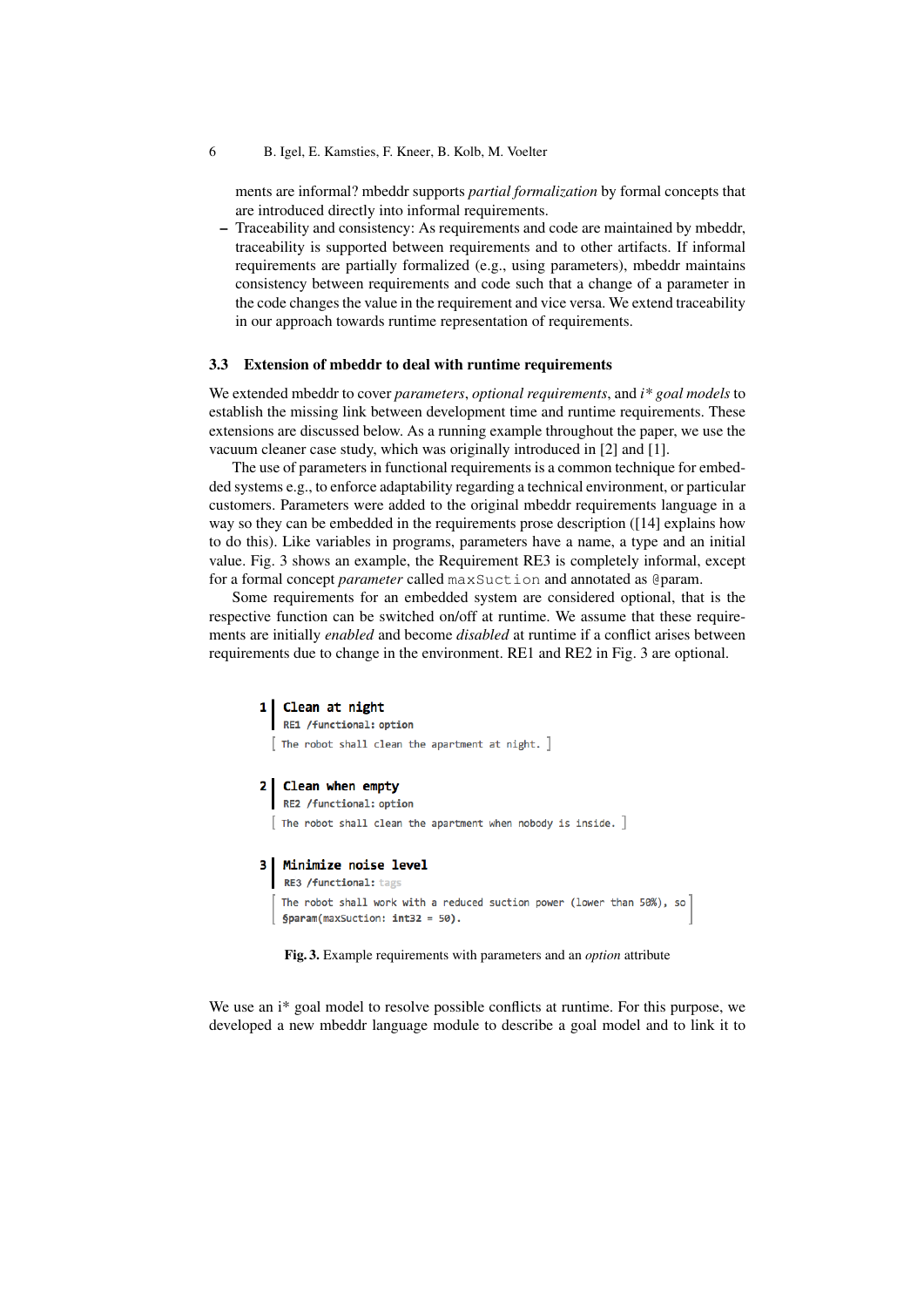the requirements. The goal model is basically a textual description of the classic i\* goal model shown in Fig. 5 therefore we do not provide an example.

Finally, the exchange of information between mbeddr at developement time and an embedded system at runtime needs consideration. This is currently realized by exchanging XML files between the host and target system. Listing 1 shows part of the information sent from mbeddr to the embedded system derived from the requirements in Fig. 3 (again, the goal model is omitted).

Listing 1. XML representation with optional requirements and a parameter

```
1 <parameters>
\frac{1}{2} <requirement option="true" name="RE1" />
\frac{3}{100} < requirement option="true" name="RE2" />
4 \timesrequirement name="RE3">
\frac{1}{5} <param name="maxSuction" type="int32">50</param>
6 \mid \langle / \text{requirement} \rangle</parameters>
```
# 4 Runtime Representation of Requirements

This section describes our runtime representation of requirements. The implementation follows the overall structure that also underlies other approaches and consists of four parts, namely a requirements model, a system, a monitor, and an impact analyzer (as discussed in Sec. 2.2 and shown in Fig. 4). The following discussion starts with the requirements monitor, i.e., the requirements model within, and ends with the system.



Fig. 4. Concept for runtime representation and monitoring of requirements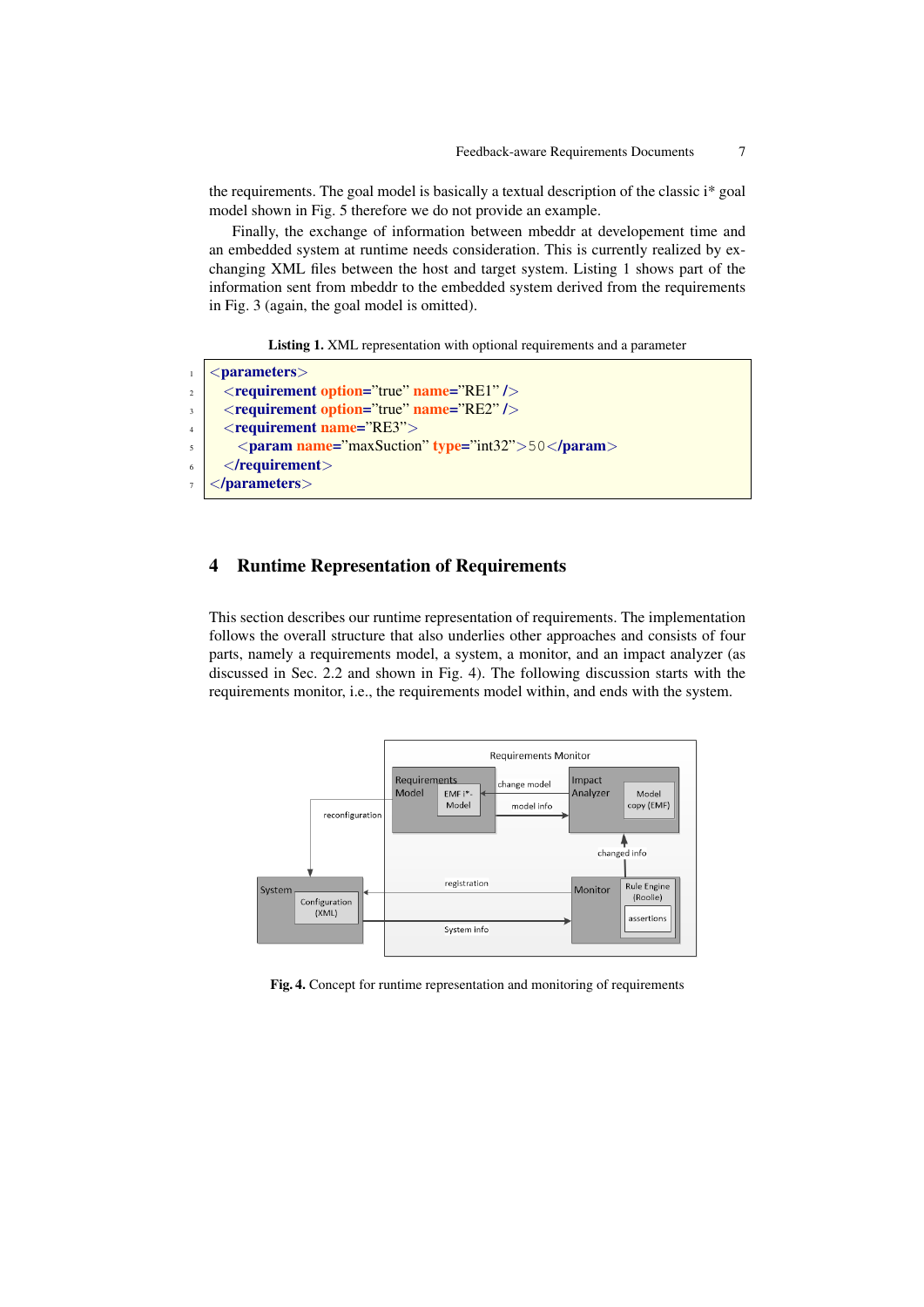#### 4.1 Requirements Model

We decided to use the  $i^*$  model. A simple implementation of  $i^*$  is provided by the openOME<sup>7</sup> tool by the University of Toronto. We use its meta model which is defined with the Eclipse Modeling Framework (EMF)<sup>8</sup>.

We extended the openOME meta model by a new attribute Priority of a goal. The attribute is defined as an enumeration with the values VeryLow, Low, High, VeryHigh, Unknown. This extension is needed for the impact analyzer, who must find the goal with the highest priority to decide how to change the requirements model to maintain the satisfaction of this goal. Fig. 5 shows an i\* model for the vacuum cleaner. The elements task, goal, soft goal and resource have an attribute EvaluationLabel which stands for the satisfaction of that element. Note that in Fig. 5 the goals have a priority.



Fig. 5. i\* model of the vacuum cleaner

The extended i\* EMF model is used as runtime representation of requirements. This model is created in mbeddr at development time, it is imported by the requirements monitor, and can be changed and displayed at runtime. The underlying source code for accessing the runtime requirements is generated by EMF.

## 4.2 Monitor

As we explained in Sec. 2.2 the requirements model is linked to the system by assertions. An assertion is modeled as a rule in a rule engine. An assertion must be fulfilled by the system to satisfy a soft goal or set a type of a contribution link, see Fig. 5.

<sup>7</sup> https://se.cs.toronto.edu/trac/ome/

<sup>8</sup> http://www.eclipse.org/modeling/emf/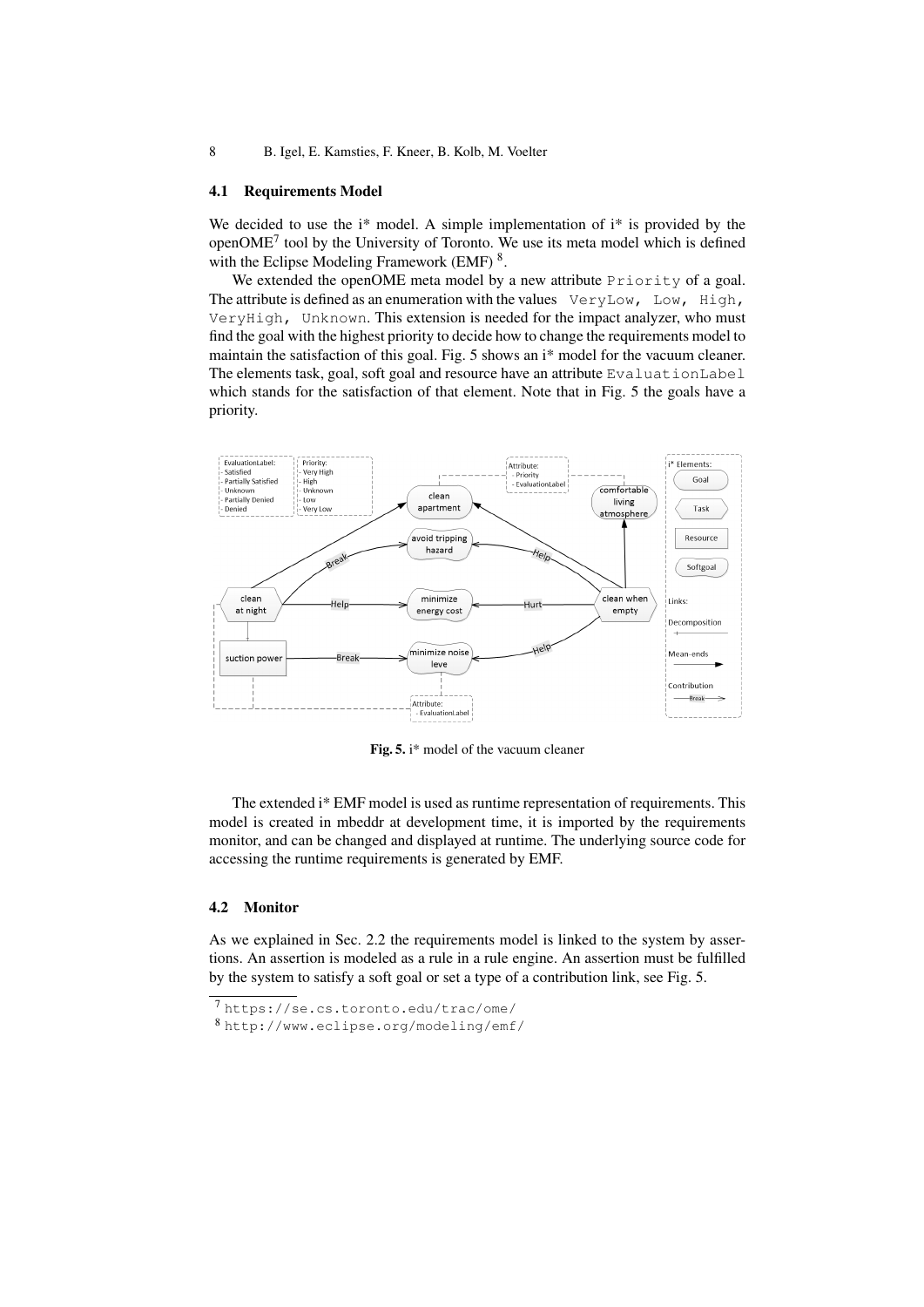We defined two kinds of assertions. The first is linked to a soft goal. If the assertion breaks, the satisfaction of the linked soft goal is modified. The second kind of assertion is linked to a contribution link. If such an assertion breaks, the type of the contribution link is modified. Both kinds of assertion refer to parameters.

An assertion is a boolean condition on parameters which is evaluated by the rule engine. See Listing 2, here the parameter is time. The rule fails if the current time is not between *timeMax* and *timeMin*. Note that the thresholds, in the example timeMax, timeMin, can be changed at runtime. Thus, an assertion can be modified to delay changes to the requirements model. The following assertions are defined for the vacuum cleaner i\* model:

- 1. No tripping hazard
- 2. Lowest energy cost between 22 and 8 o'clock
- 3. Noise level too high when suction power over 50%

Assertion 1 is assigned the contribution link between *clean at night* and *avoid tripping hazard*. If the assertion breaks, the type of the contribution link changes from *unknown* to *break*. Assertion 2 is important to satisfy the soft goal *minimize energy cost*. It means this soft goal can only be satisfied between 22 and 8 o'clock. Finally, Assertion 3 can be modified by changing the threshold of 50%. Consequently, the change to the requirements model can be delayed to assure the satisfaction of a goal with a high priority.

To implement the rule engine we use Roolie <sup>9</sup>. This framework supports defining, changing and checking rules at runtime. Listing 2 is related to Assertion 2.

Listing 2. Implementation of a rule with Roolie

boolean passes = time > timeMax || time < timeMin;

An assertion is evaluated on the values of parameters. For this purpose, these parameters are observed by the monitor. It is implemented with the observer pattern, this means, the monitor registers itself as an observer to the system and gets a notification whenever one of the parameters change.

#### 4.3 Impact Analyzer

The impact analyzer is called when an assertion breaks. In this case the impact analyzer receives an information about the concerned element (soft goal or contribution link) and computes a new satisfaction of a soft goal or a new type for a contribution link. This change is applied only to a copy of the requirements model to avoid premature changes.

The impact analyzer performs a reverse evaluation of the requirements model based on the model evaluation process for  $i^*$  <sup>10</sup>. In short, this process starts at the soft goal connected to the broken assertion, traverses all elements of the requirements model, and ends when all satisfactions are recomputed. Fig. 6 shows an example calculation for the vacuum cleaner. Assume Assertion 1 is broken, which is assigned to the contribution

<sup>9</sup> http://roolie.sourceforge.net/

<sup>10</sup> http://istar.rwth-aachen.de/tiki-view\_articles.php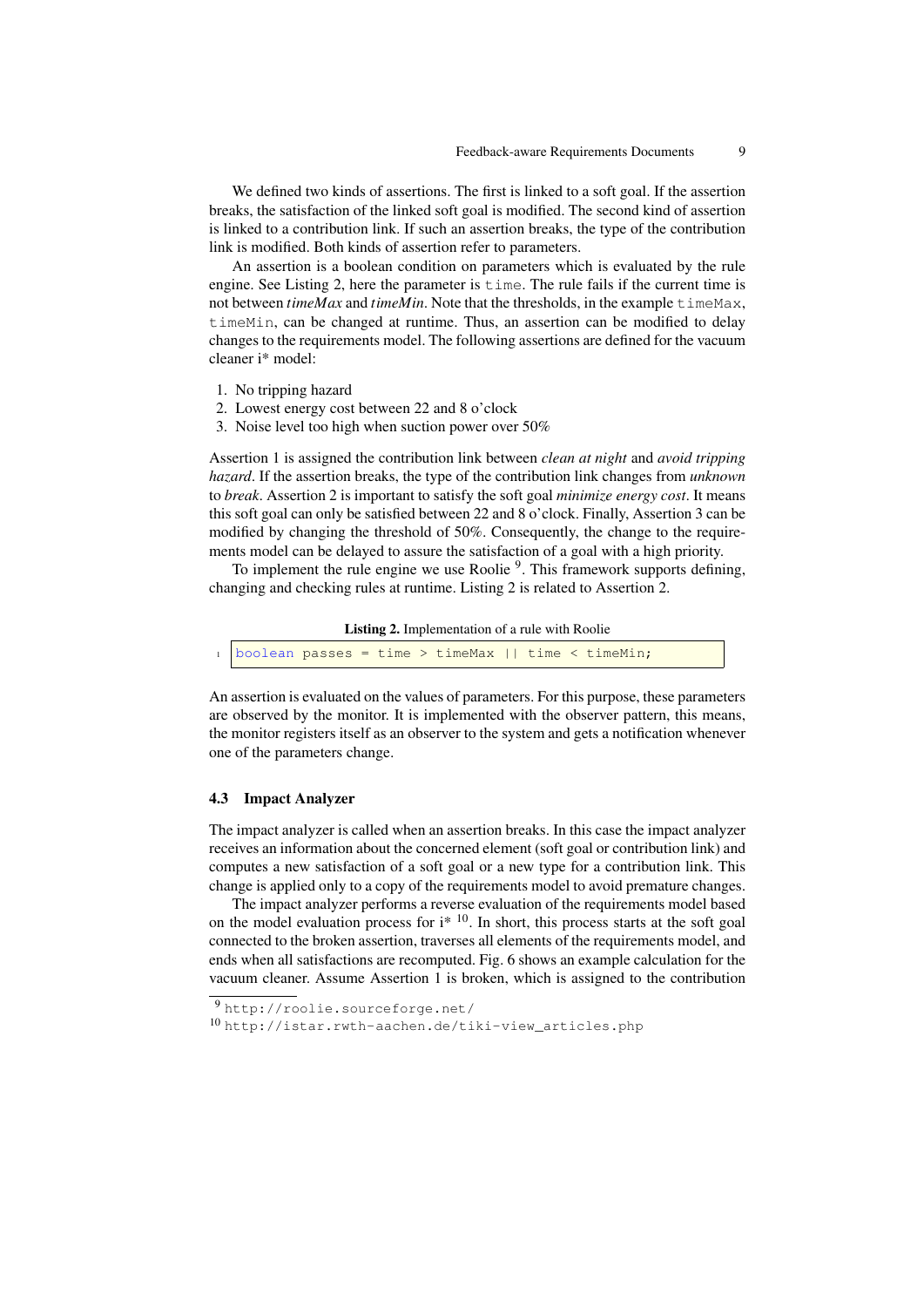link between *clean at night* and *avoid tripping hazard*. The type of the contribution link changes to *break* (bold link). From the target of this contribution link (*avoid tripping hazard*) we start to compute the satisfactions of the other model elements.



Fig. 6. i\* model with calculation values

The satisfaction for a goal is calculated over the mean-end link. This is an *or*-relationship between a goal and one or more tasks. The goal satisfaction is taken from the highest satisfaction of one of the linked tasks. In Fig. 6 the goal (*clean apartment*) gets the satisfaction from the task (*clean when empty*).

A task can have decomposition links to a task, goal, soft goal, or resource. This is an *and*-relationship. Every link element must be satisfied to satisfy the task. Because of the reverse evaluation, all elements get the satisfaction of the task. In Fig. 6, the resource (*suction power*) gets the satisfaction from the task (*clean at night*). The satisfaction of a task or a soft goal that does not get its satisfaction from the environment is computed as sum over of the values of the contribution links, see Fig. 6.

Because the analyzer use a reverse evaluation, the value of the contribution link must be determined from the desired satisfaction of the target and the type of the contribution. The result is the value, the source must have in this relationship to get the desired satisfaction of the target. Fig. 7 shows how to combine a soft goal satisfaction and a contribution link type. The values were derived in a pragmatic fashion. In the example in Fig. 6, the satisfaction *partiallyDenied* is computed for the task *clean at night*. It is the result of the sum of the assigned contribution links. The results are 50 (combination of *help* and *satisfied*) and -100 (combination of *break* and *satisfied*, see Fig. 7)

To simplify the analysis, the analyzer only looks at the number of satisfied goals before and after the change is applied to the copy. After the change, the analyzer checks if the goals with higher priority are still satisfied (this is the reason for our extension of the openOME meta model). If the analyzer gets different numbers or a main goal is no longer satisfied, the analyzer tries to delay the change by modifying the threshold of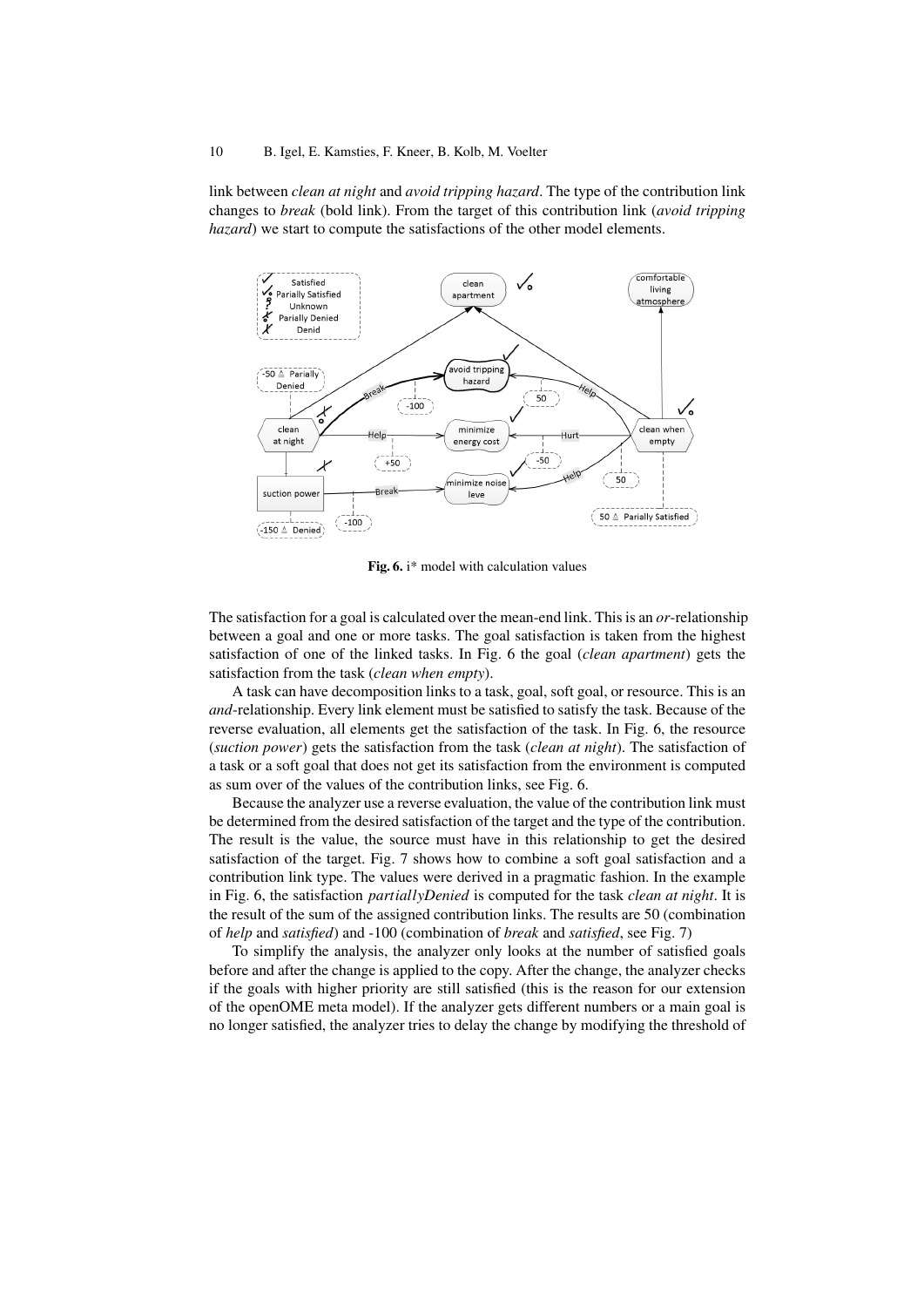#### Feedback-aware Requirements Documents 11

|                | <b>Denied</b> | <b>PartiallyDenied</b> | <b>Unknown</b> | <b>Partially Satisfied</b> | <b>Satiesfied</b> |
|----------------|---------------|------------------------|----------------|----------------------------|-------------------|
| <b>Break</b>   | 100           | 50                     |                | $-50$                      | $-100$            |
| <b>Hurt</b>    | 50            | 50                     |                | $-50$                      | $-50$             |
| Some-          | 50            | 50                     |                | $-50$                      | $-50$             |
| <b>Unknwon</b> |               |                        |                |                            |                   |
| Some+          | $-50$         | $-50$                  |                | 50                         | 50                |
| Help           | $-50$         | $-50$                  |                | 50                         | 50                |
| <b>Make</b>    | $-100$        | $-50$                  |                |                            | 100               |

Fig. 7. Combination of soft goal satisfaction and contribution link type

an assertion. If an assertion cannot be modified (because there are no thresholds as in Assertion 1), the analyzer takes the copy as the new original.

Finally, the analyzer generates a new configuration for the system. A configuration is a new assignment of values to parameters and options of the runtime requirements shown in Listing 1. For a requirement assigned to a task with a positive satisfaction, the option is set to *true*. For a requirement assigned to a task with a negative satisfaction, the option is set to *false*. In the example, the *option* attribute of Requirement RE1 is set to *false*, i.e., the function *clean at night* is disabled in the new configuration. RE2 remains *true*.

#### 4.4 System

The system, i.e., the embedded software, reads sensor data and writes to actuators. Two additional interfaces are required. First, the system provides an interface to allow for monitoring parameters. The monitor can register itself with this interface and gets a notification if a parameter changes its value.

Second, the system provides an interface to read a new configuration after a modification of the requirements model. At the beginning the system reads a configuration generated by the requirements monitor. This configuration contains all information on how a goal is achieved and which functions are active under the current environmental situation.

## 4.5 Requirements Feedback

The information about changes is collected by the requirements monitor and is sent to mbeddr at some point in time (note that we are doing a post-mortem analysis of the systems using mbeddr). This is the last step in our feedback cycle shown in Fig. 1. The information is again represented using XML and contains the concrete parameter values, activated requirements, and the changes to the goal model.

It is important to note that there is a 1-to-many relationship between development time and runtime requirements, i.e., the development time requirements receive feedback from many runtime instances. Thus, a system identifier is added to the feedback, see Listing 3.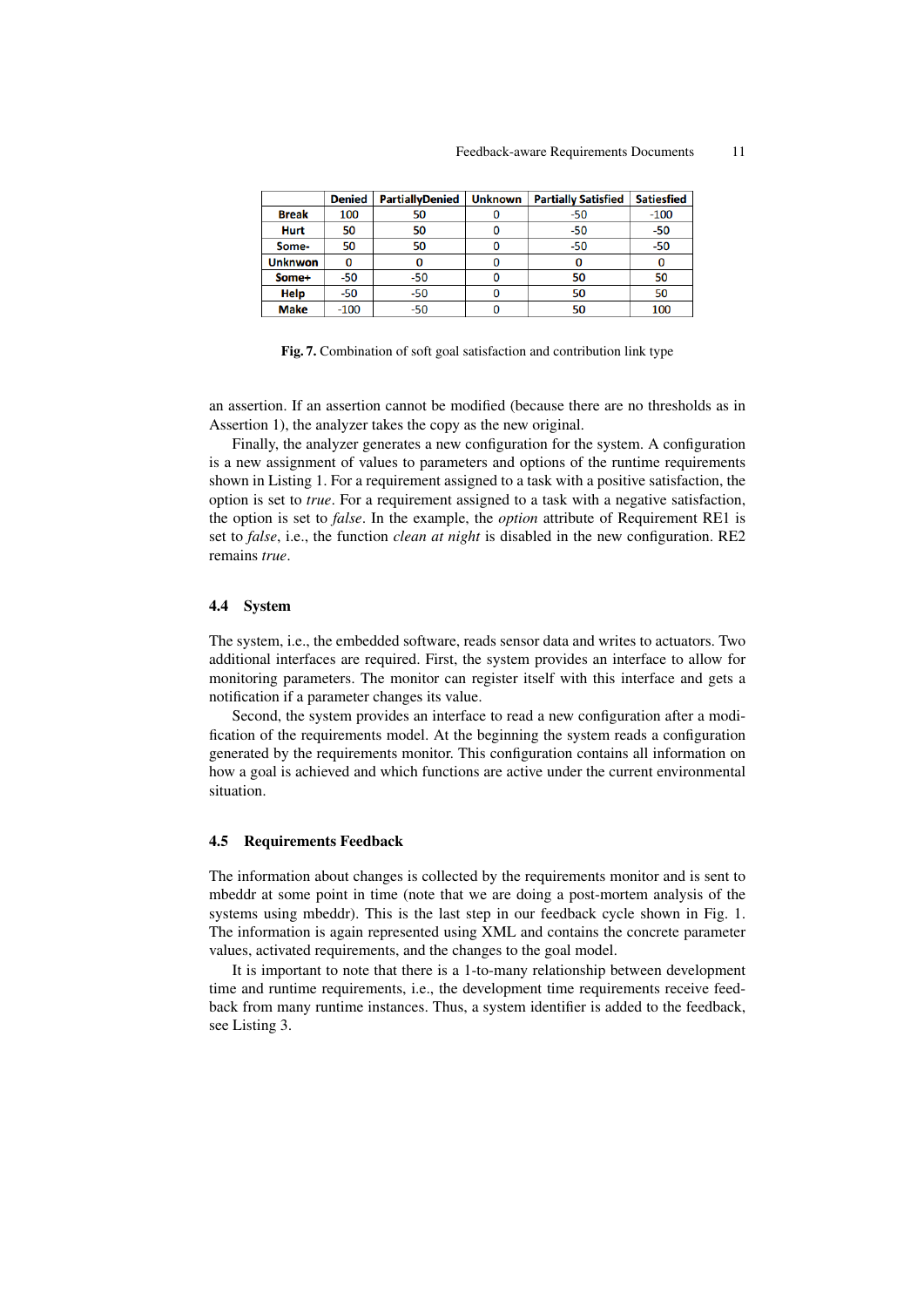Listing 3. XML file with system identification

```
<parameters systemID="42">
```
Finally, the feedback file is imported by mbeddr. The information about the parameters are stored as child nodes of the parameter in the requirements description, separately for each system ID. In mbeddr, the requirements engineer can use a filter to focus on a specific system and show the values of the parameters directly in the requirements. It is also possible to inspect all parameter values of all systems that provided feedback.

Fig. 8 shows the change of the requirements from Fig. 3. Now the requirements RE1 and RE2 have a value for the option tag. For the system with the ID 42, requirement RE1 is disabled and requirement R2 is enabled.

# Requirements vacuum\_cleaner3 filters: doc config: test class: runtime-requirements for 42 imports: Abstract: [ ] 1 Clean at night RE1 /functional: option=false [ The robot shall clean the apartment at night. ] 2 Clean when empty RE2 /functional: option=true  $[$  The robot shall clean the apartment when nobody is inside.  $]$ 3 | Minimize noise level RE3 /functional: tag [ The robot shall work with a reduced suction power (lower than 50%), so  $\delta$ param(maxSuction = 50).

Fig. 8. Requirements with Feedback

mbeddr provides a function for generating requirements documents (e.g., HTML or PDF) out of a mbeddr requirements. This function is modified in order to highlight the changes happened at runtime so that a requirements engineer is able to better understand how systems evolve.

#### 4.6 Scenario

The following scenario illustrates how the system, monitor, impact analyzer, and requirements model interact in a given situation.

The vacuum cleaner cleans different surfaces in an apartment. Depending on the environment and prioritization of the goals, one of the realization strategies is selected. Assume, the robot cleans at night. A person walk throws the apartment. Now, because of a power failure the lights switch off. The following steps are carried out: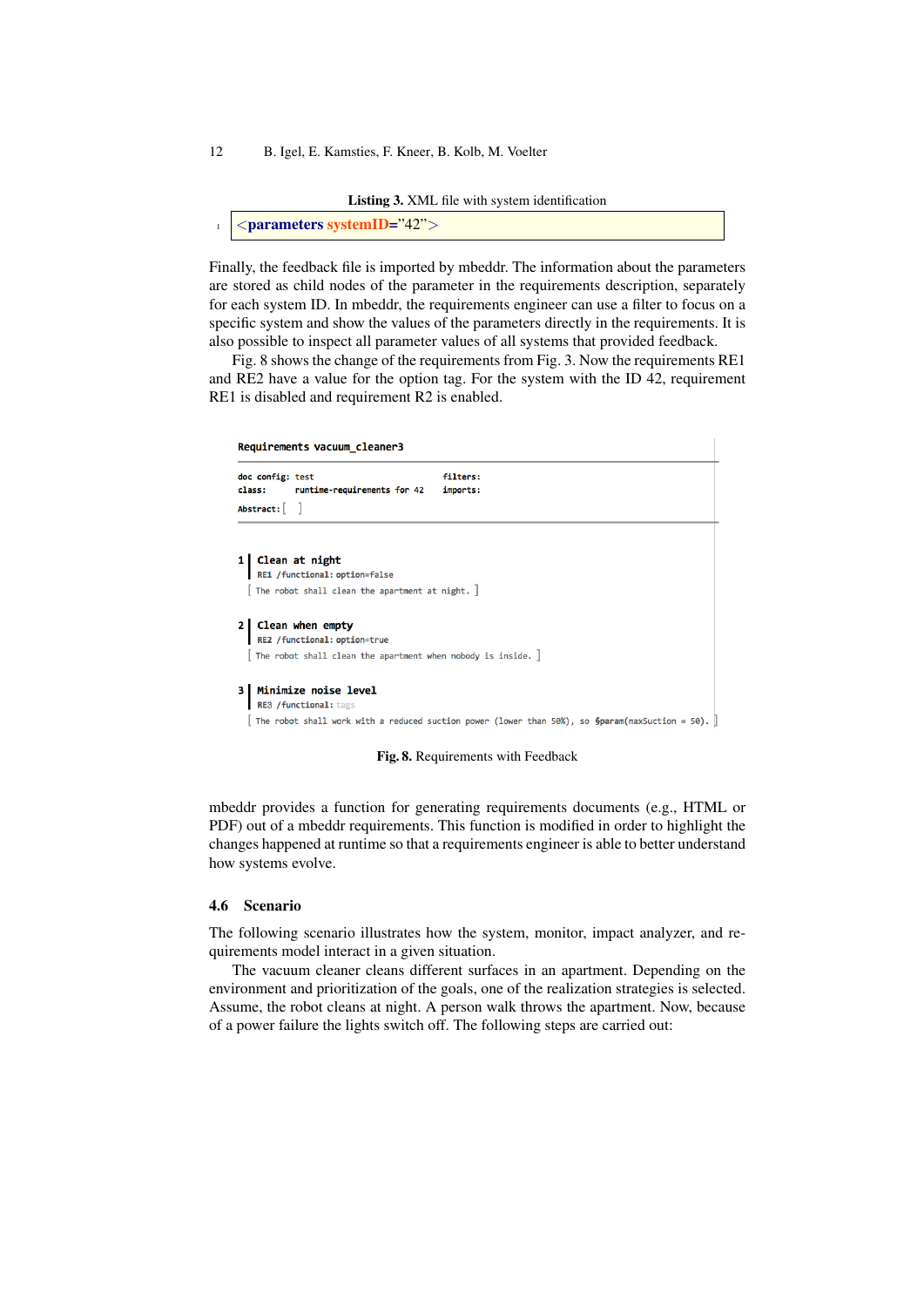- 1. The monitor notices a change in the apartment and triggers the rule engine.
- 2. The rule engine checks all assertions and notices that Assertion 1 *no tripping hazard* is broken.
- 3. The rule engine informs the impact analyzer that the contribution link must be set to *break*.
- 4. The changes are applied to a copy of the model and the satisfaction of each element is calculated.
- 5. Both goals are satisfied by the task *clean when empty* (see Fig. 6). This means the copy became the original model.
	- (a) The information about the change is stored in a file.
	- (b) mbeddr imports this file and weaves the information into the requirements (see Listing 8).
	- (c) This definition is used to generated a requirements document in PDF or HTML with highlighted deltas.
- 6. Out of the new requirements model, the analyzer generated a new configuration for the system *clean at night* is disabled, *clean when empty* is enabled.
- 7. The system reads the configuration and switches to the new strategy.

# 5 Related Work

Many approaches have been developed to deal with adaptivity, including neural networks, rule engines, and dynamic decision networks. In the domain of embedded systems, adaptive fuzzy controllers are a typical solution.

Fuzzy control is based on fuzzy logic was first proposed by Zadeh [20]. The application of fuzzy logic to control systems was first accomplished by Mandami [6]. Fuzzy control can be considered as a feedback control system driven by characteristic curves. These characteristic curves are described by a rule based system and so called fuzzy sets. If there are any changes necessary by an adaptive feedback control system, those changes can be directly viewed by changed rules and fuzzy sets.

Fuzzy reasoning results are influenced by the rules and structure of the fuzzy sets. Both rules and fuzzy sets can be considered as requirements for the resulting system behavior. The main issue for fuzzy control in terms of requirements engineering is that fuzzy control is not trying to model the system, but trying to model the behavior of the operator, who is controlling the system. Together with the possible backward reasoning process for the adaption of fuzzy sets, fuzzy control shows possibilities for feedback awareness in requirements.

Fuzzy control is one solution adaptability in embedded systems. Unfortunately, it is restricted to *control systems*, i.e, continuous systems. Discrete system as the vacuum cleaner are not well-addressed.

The following discussion of related work in **adaptivity in RE** is based on the reference model shown in Fig. 4. For the *requirements model* most authors [9], [8], [12], [1], [19], [4] use a goal-orientated model such as KAOS [13], i\* [18] or an extension such as Tropos [3] or adaptiveRML [9]. The system is attached to the requirements model using *domain assumptions* [9], [8], [12], [1], [5], *claims* [19], or *assertions* [4]. Assertions are monitored by a monitor systems such as Flea [4], ReqMon [8], [11], or SalMon [8], [7].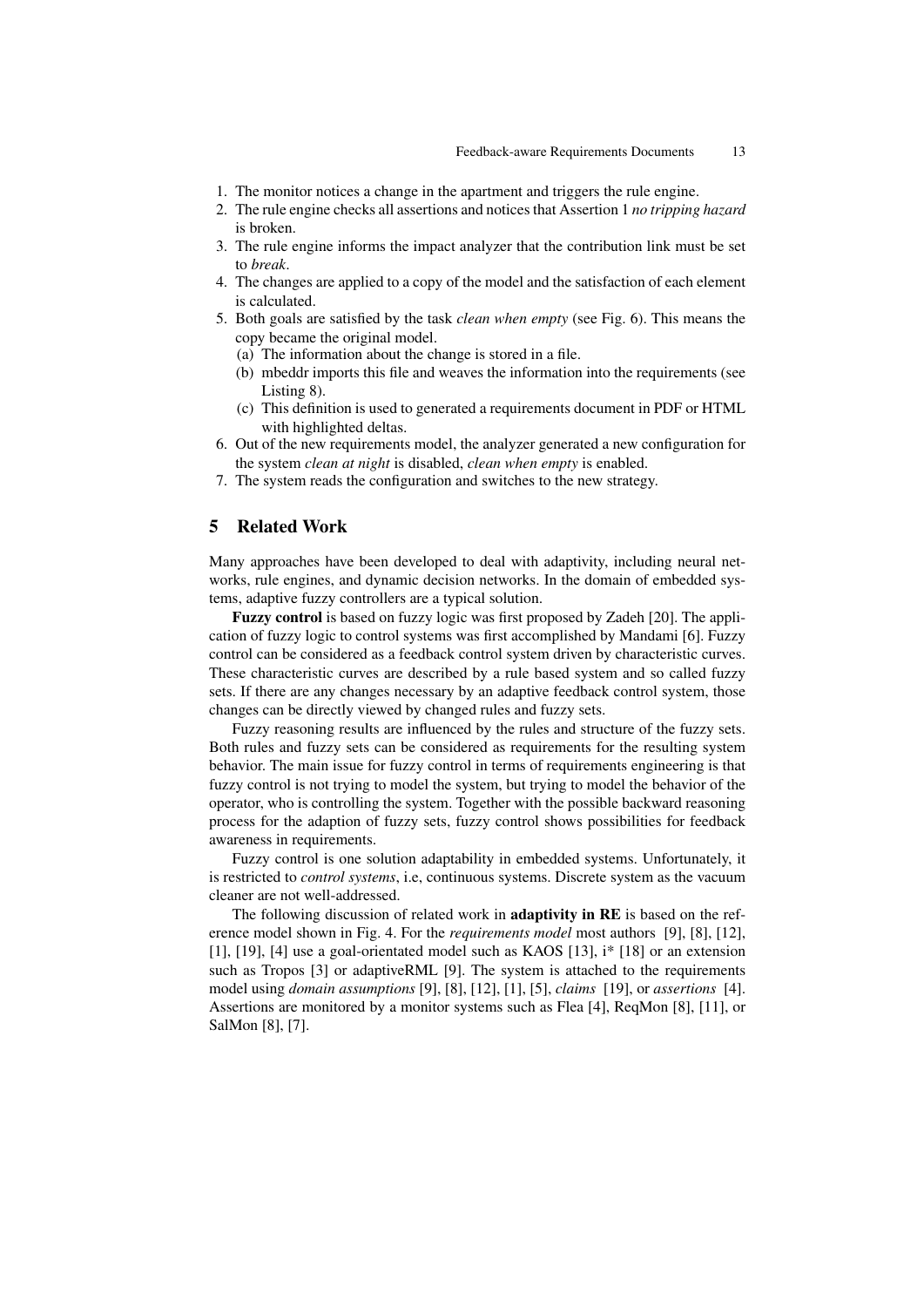Qureshi et al. [9] tries to handle premature changes of the model with assertions that are modified at runtime. Oriol et al. [8] are working on notifications to involve users in decision processes.

Further research aims at improving the decision process by using dynamic decision networks (DDNs). Bencomo et al. [2] transfer an i\* goal model into a DDNs to get a more dynamic representation of the requirements. The DDNs chose the tasks with dynamic evolving notes instead of the static contribution links.

The general architecture shown in Fig. 4 is a common ground, but the beforementioned approaches do not explicitly address embedded systems.

## 6 Discussion

This paper identifies a problem in a RE, which arises when a system is aware of its requirements: how are possible changes to the requirements during runtime communicated to requirements engineers and users?

The goal of our work is from the perspective of a requirements engineer to gain insights into how requirements evolve over time and how the system is actually used. One challenge lies in the representation of requirements at development time in a way they can be easily extracted and used at runtime. The feedback from the system to the development time requirements imposes another challenge, as requirements are represented as a mixture of informal and formal representations. However, the feedback from system is formal.

We proposed an approach to establish the missing link between development time and runtime representations of requirements in the context of embedded systems. Especially smart/embedded systems are interesting, as the human is not in the loop, thus the system must decide autonomously.

The benefits of our approach lie in the ability to communicate changes in the runtime requirements to a requirements engineer. We are currently focusing on parameters. Our future work addresses the communication of the changes to the users and the formalization and monitoring of further aspects of requirements such as conditions and relations between requirements. Further work is also underway on how to automatically resolve conflicts in goal models. Finally, a case study is planned in the context of an industrial research project on automotive software development tool chains.

## References

- 1. N. Bencomo, J. Whittle, P. Sawyer, A. Finkelstein, and E. Letier. Requirements reflection: requirements as runtime entities. In *Software Engineering, 2010 ACM/IEEE 32nd International Conference on*, volume 2, pages 199–202, 2010.
- 2. Nelly Bencomo and Amel Belaggoun. Supporting decision-making for self-adaptive systems: From goal models to dynamic decision networks. In Joerg Doerr and AndreasL. Opdahl, editors, *Requirements Engineering: Foundation for Software Quality*, volume 7830 of *Lecture Notes in Computer Science*, pages 221–236. Springer Berlin Heidelberg, 2013.
- 3. J. Brinkkemper, J. Mylopoulos, A. Solvberg, and E. Yu. Tropos: A framework for requirements-driven software development., 2000.